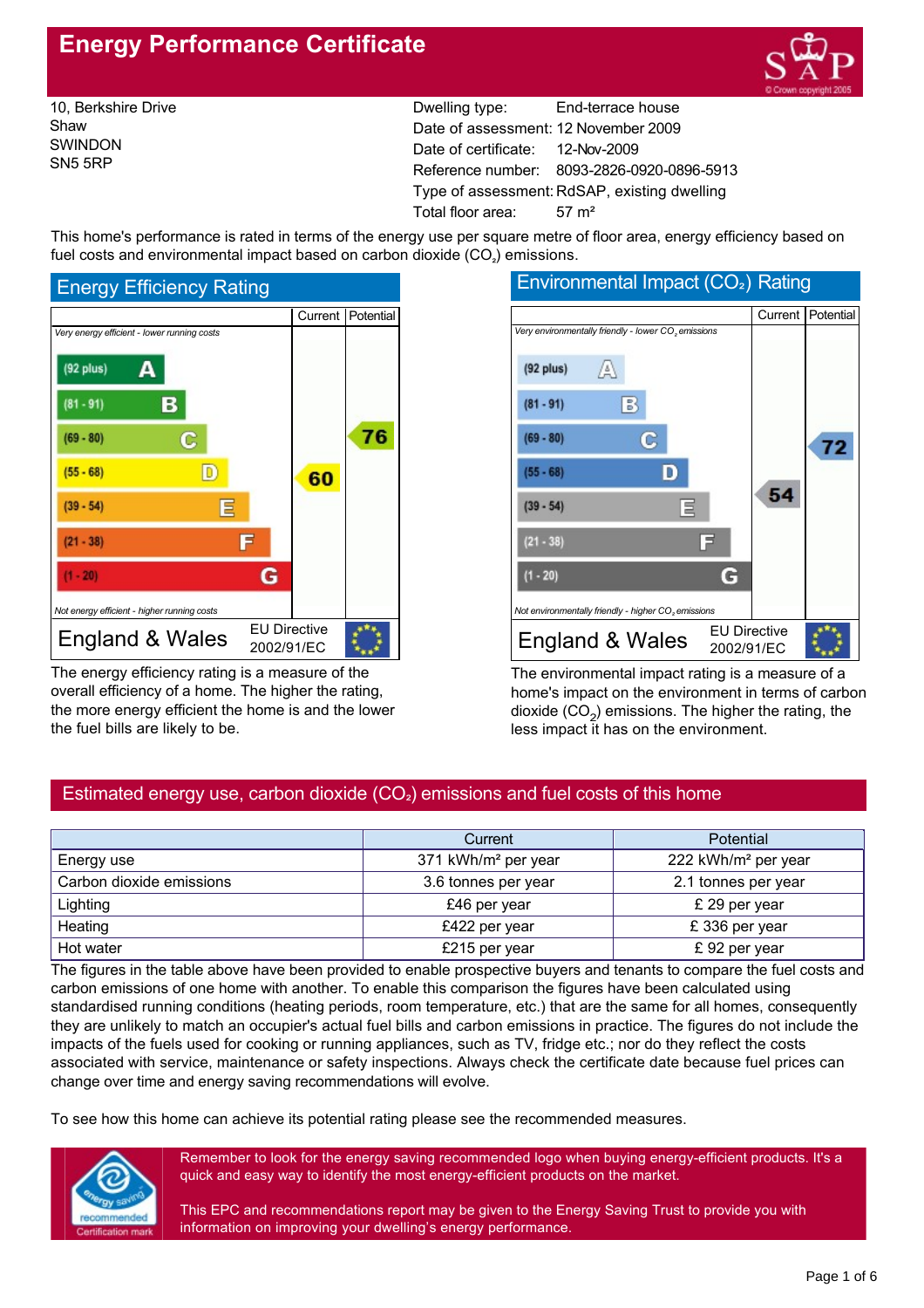#### 10, Berkshire Drive, Shaw, SWINDON, SN5 5RP Energy Performance Certificate

## About this document

The Energy Performance Certificate for this dwelling was produced following an energy assessment undertaken by a qualified assessor, accredited by the NHER Accreditation Scheme, to a scheme authorised by the Government. This certificate was produced using the RdSAP 2005 assessment methodology and has been produced under the Energy Performance of Buildings (Certificates and Inspections) (England and Wales) Regulations 2007 as amended. A copy of the certificate has been lodged on a national register.

| Assessor's accreditation number: NHER001421 |                                                                           |  |  |
|---------------------------------------------|---------------------------------------------------------------------------|--|--|
| Assessor's name:                            | Mr James Sproston                                                         |  |  |
| Company name/trading name:                  | <b>Corinium Energy Assessors</b>                                          |  |  |
| Address:                                    | C/o Stratton Wold, Gloucester Road, Cirencester, Gloucestershire, GL7 2JY |  |  |
| Phone number:                               | 07843099735                                                               |  |  |
| Fax number:                                 |                                                                           |  |  |
| E-mail address:                             | j sproston@hotmail.com                                                    |  |  |
| Related party disclosure:                   | No related party                                                          |  |  |

## If you have a complaint or wish to confirm that the certificate is genuine

Details of the assessor and the relevant accreditation scheme are as above. You can get contact details of the accreditation scheme from their website at www.nher.co.uk together with details of their procedures for confirming authenticity of a certificate and for making a complaint.

## About the building's performance ratings

The ratings on the certificate provide a measure of the building's overall energy efficiency and its environmental impact, calculated in accordance with a national methodology that takes into account factors such as insulation, heating and hot water systems, ventilation and fuels used. The average Energy Efficiency Rating for a dwelling in England and Wales is band E (rating 46).

Not all buildings are used in the same way, so energy ratings use 'standard occupancy' assumptions which may be different from the specific way you use your home. Different methods of calculation are used for homes and for other buildings. Details can be found at www.communities.gov.uk/epbd

Buildings that are more energy efficient use less energy, save money and help protect the environment. A building with a rating of 100 would cost almost nothing to heat and light and would cause almost no carbon emissions. The potential ratings on the certificate describe how close this building could get to 100 if all the cost effective recommended improvements were implemented.

## About the impact of buildings on the environment

One of the biggest contributors to global warming is carbon dioxide. The way we use energy in buildings causes emissions of carbon. The energy we use for heating, lighting and power in homes produces over a quarter of the UK's carbon dioxide emissions and other buildings produce a further onesixth.

The average household causes about 6 tonnes of carbon dioxide every year. Adopting the recommendations in this report can reduce emissions and protect the environment. You could reduce emissions even more by switching to renewable energy sources. In addition there are many simple everyday measures that will save money, improve comfort and reduce the impact on the environment. Some examples are given at the end of this report.

**Visit the Department for Communities and Local Government website at www.communities.gov.uk/epbd to:**

- Find how to confirm the authenticity of an energy performance certificate
- Find how to make a complaint about a certificate or the assessor who produced it
- Learn more about the national register where this certificate has been lodged the Department is the controller of the data on the register for Data Protection Act 1998 purposes
- **Learn more about energy efficiency and reducing energy consumption.**

Further information about Energy Performance Certificates can be found under Frequently Asked Questions at www.epcregister.com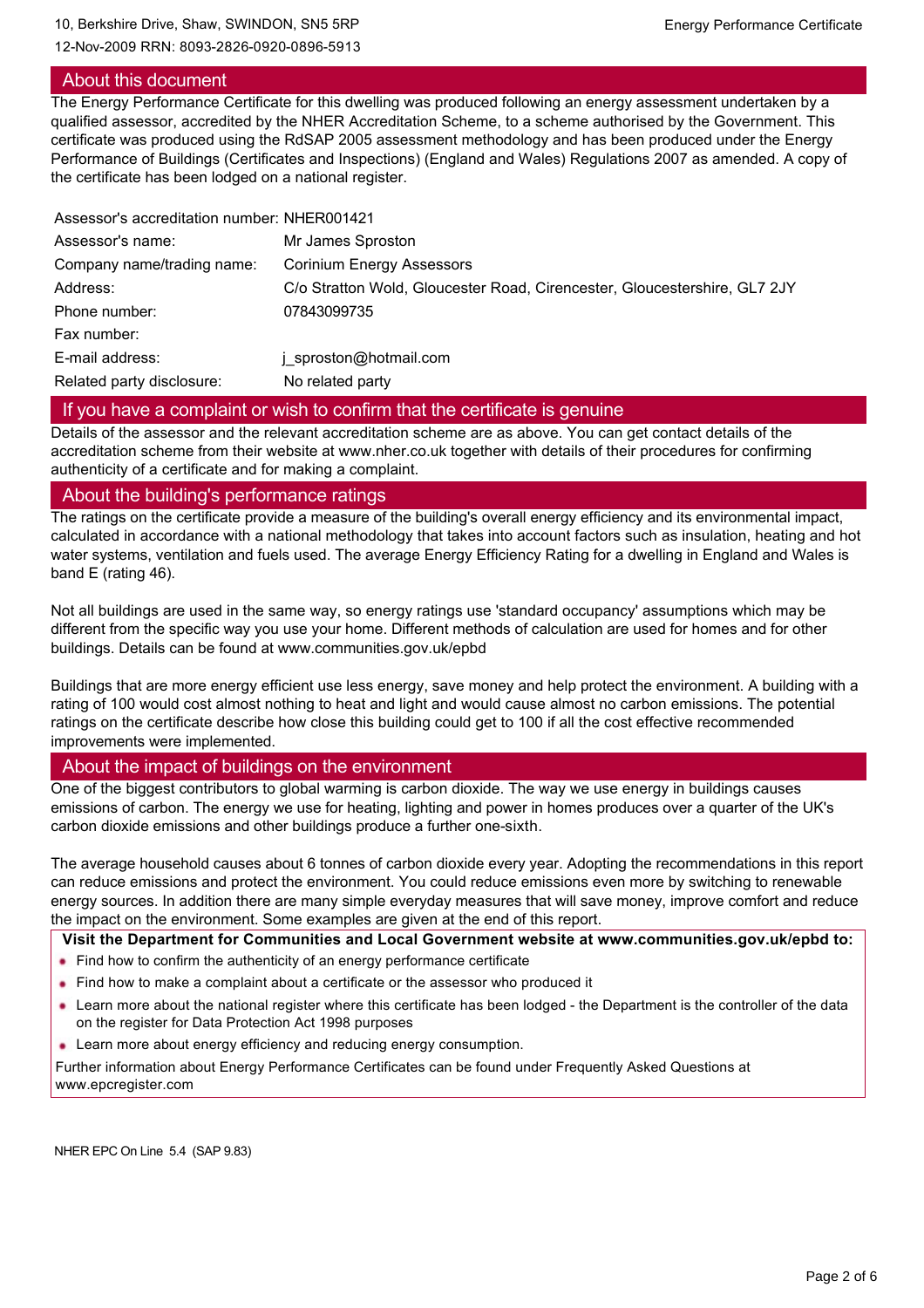10, Berkshire Drive Shaw SWINDON SN5 5RP

Date of certificate: 12-Nov-2009 Reference number: 8093-2826-0920-0896-5913

## Summary of this home's energy performance related features

The table below gives an assessment of the key individual elements that have an impact on this home's energy and environmental performance. Each element is assessed by the national calculation methodology against the following scale: Very poor / Poor / Average / Good / Very good. The assessment does not take into consideration the physical condition of any element. "Assumed" means that the insulation could not be inspected and an assumption has been made in the methodology based on age and type of construction.

| Element                                                | Current performance<br>Description<br><b>Energy Efficiency</b> |             | Environmental |
|--------------------------------------------------------|----------------------------------------------------------------|-------------|---------------|
| Walls                                                  | Cavity wall, as built, insulated (assumed)                     | Good        | Good          |
| Roofs                                                  | Pitched, 100mm loft insulation                                 | Average     | Average       |
| Floor                                                  | Solid, no insulation (assumed)                                 |             |               |
| Windows                                                | Fully double glazed                                            | Average     | Average       |
| Main heating                                           | Boiler and radiators, mains gas                                | Average     | Good          |
| Main heating controls                                  | Programmer, room thermostat and TRVs                           | Good        | Good          |
| Secondary heating                                      | None                                                           |             |               |
| Hot water                                              | From main system, no cylinder thermostat                       | Poor        | Average       |
| Lighting                                               | Low energy lighting in 38% of fixed outlets                    | Average     | Average       |
| <b>Current energy efficiency rating</b>                |                                                                | <b>D</b> 60 |               |
| Current environmental impact (CO <sub>2</sub> ) rating |                                                                |             | E 54          |

## Low and zero carbon energy sources

None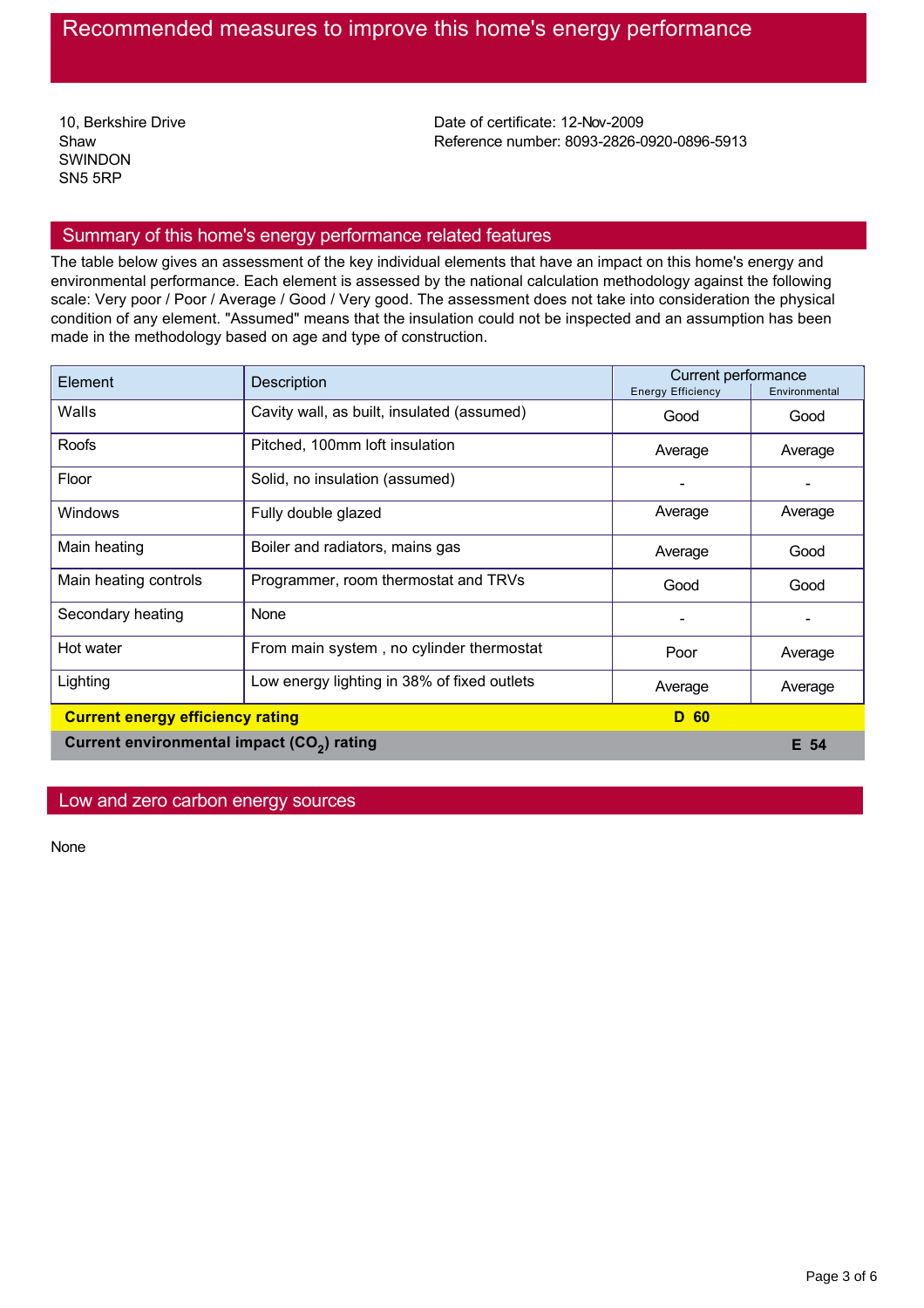10, Berkshire Drive, Shaw, SWINDON, SN5 5RP Recommendations

## **Recommendations**

The measures below are cost effective. The performance ratings after improvement listed below are cumulative, that is they assume the improvements have been installed in the order that they appear in the table.

| Lower cost measures                                      | <b>Typical savings</b> | Performance ratings after improvements |                      |  |
|----------------------------------------------------------|------------------------|----------------------------------------|----------------------|--|
| (up to $£500$ )                                          | per year               | Energy efficiency                      | Environmental impact |  |
| Increase loft insulation to 270 mm                       | £ 17                   | D 61                                   | D 55                 |  |
| 2 Increase hot water cylinder insulation                 | £ 26                   | D <sub>63</sub>                        | D 57                 |  |
| 3 Low energy lighting for all fixed outlets              | £ 13                   | D 64                                   | D 57                 |  |
| 4 Hot water cylinder thermostat                          | £ 58                   | D <sub>68</sub>                        | D 62                 |  |
| Sub-total                                                | £ 114                  |                                        |                      |  |
| Higher cost measures                                     |                        |                                        |                      |  |
| 5 Replace boiler with Band A condensing boiler           | £ 112                  | C <sub>76</sub>                        | C <sub>72</sub>      |  |
| Total                                                    | £ 226                  |                                        |                      |  |
| <b>Potential energy efficiency rating</b>                |                        | $C$ 76                                 |                      |  |
| Potential environmental impact (CO <sub>2</sub> ) rating |                        |                                        | C <sub>72</sub>      |  |

## Further measures to achieve even higher standards

The further measures listed below should be considered in addition to those already specified if aiming for the highest possible standards for this home. However you should check the conditions in any covenants, planning conditions, warranties or sale contracts.

| 6 Solar water heating                                   | £21   | C 77        | C 74        |
|---------------------------------------------------------|-------|-------------|-------------|
| 7 Solar photovoltaic panels, 2.5 kWp                    | £ 167 | B 90        | B 87        |
| <b>Enhanced energy efficiency rating</b>                |       | <b>B</b> 90 |             |
| Enhanced environmental impact (CO <sub>2</sub> ) rating |       |             | <b>B</b> 87 |

Improvements to the energy efficiency and environmental impact ratings will usually be in step with each other. However, they can sometimes diverge because reduced energy costs are not always accompanied by a reduction in carbon dioxide  $(CO<sub>2</sub>)$  emissions.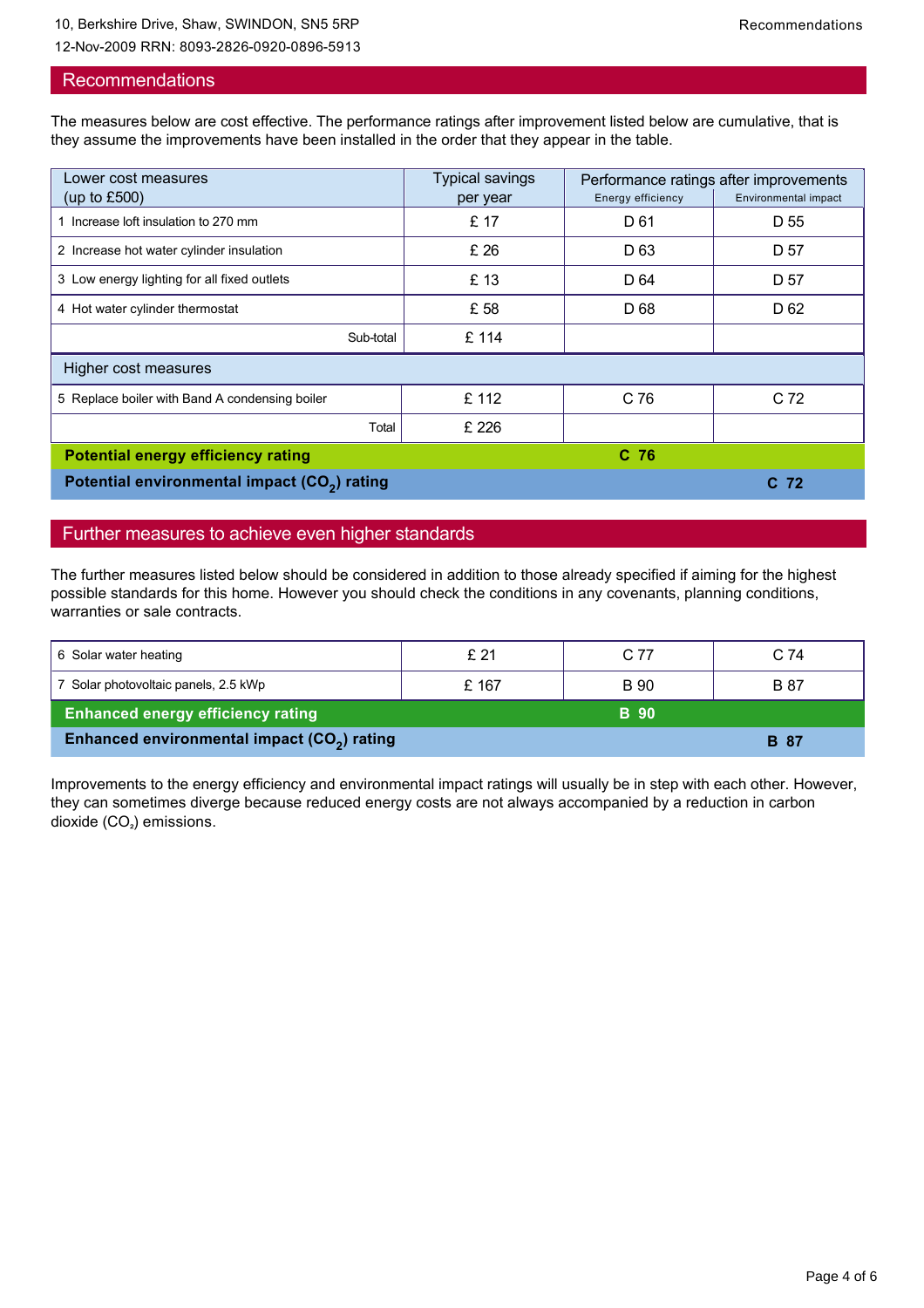## About the cost effective measures to improve this home's performance ratings

If you are a tenant, before undertaking any work you should check the terms of your lease and obtain approval from your landlord if the lease either requires it, or makes no express provision for such work.

#### **Lower cost measures (typically up to £500 each)**

These measures are relatively inexpensive to install and are worth tackling first. Some of them may be installed as DIY projects. DIY is not always straightforward and sometimes there are health and safety risks, so take advice before carrying out DIY improvements.

#### **1 Loft insulation**

Loft insulation laid in the loft space or between roof rafters to a depth of at least 270 mm will significantly reduce heat loss through the roof; this will improve levels of comfort, reduce energy use and lower fuel bills. Insulation should not be placed below any cold water storage tank, any such tank should also be insulated on its sides and top, and there should be boarding on battens over the insulation to provide safe access between the loft hatch and the cold water tank. The insulation can be installed by professional contractors but also by a capable DIY enthusiast. Loose granules may be used instead of insulation quilt; this form of loft insulation can be blown into place and can be useful where access is difficult. The loft space must have adequate ventilation to prevent dampness; seek advice about this if unsure. Further information about loft insulation and details of local contractors can be obtained from the National Insulation Association (www.nationalinsulationassociation.org.uk).

#### **2 Hot water cylinder insulation**

Increasing the thickness of existing insulation around the hot water cylinder will help to maintain the water at the required temperature; this will reduce the amount of energy used and lower fuel bills. An additional cylinder jacket or other suitable insulation layer can be used. The insulation should be fitted over any thermostat clamped to the cylinder. Hot water pipes from the hot water cylinder should also be insulated, using pre-formed pipe insulation of up to 50 mm thickness, or to suit the space available, for as far as they can be accessed to reduce losses in summer. All these materials can be purchased from DIY stores and installed by a competent DIY enthusiast.

#### **3 Low energy lighting**

Replacement of traditional light bulbs with energy saving recommended ones will reduce lighting costs over the lifetime of the bulb, and they last up to 12 times longer than ordinary light bulbs. Also consider selecting low energy light fittings when redecorating; contact the Lighting Association for your nearest stockist of Domestic Energy Efficient Lighting Scheme fittings.

#### **4 Cylinder thermostat**

A hot water cylinder thermostat enables the boiler to switch off when the water in the cylinder reaches the required temperature; this minimises the amount of energy that is used and lowers fuel bills. The thermostat is a temperature sensor that sends a signal to the boiler when the required temperature is reached. To be fully effective it needs to be sited in the correct position and hard wired in place, so it should be installed by a competent plumber or heating engineer.

## **Higher cost measures (typically over £500 each)**

#### **5 Band A condensing boiler**

A condensing boiler is capable of much higher efficiencies than other types of boiler, meaning it will burn less fuel to heat this property. This improvement is most appropriate when the existing central heating boiler needs repair or replacement, but there may be exceptional circumstances making this impractical. Condensing boilers need a drain for the condensate which limits their location; remember this when considering remodelling the room containing the existing boiler even if the latter is to be retained for the time being (for example a kitchen makeover). Building Regulations apply to this work, so your local authority building control department should be informed, unless the installer is registered with a competent persons scheme<sup>1</sup>, and can therefore self-certify the work for Building Regulation compliance. Ask a qualified heating engineer to explain the options.

## About the further measures to achieve even higher standards

Further measures that could deliver even higher standards for this home. You should check the conditions in any covenants, planning conditions, warranties or sale contracts before undertaking any of these measures. If you are a tenant, before undertaking any work you should check the terms of your lease and obtain approval from your landlord if the lease either requires it, or makes no express provision for such work.